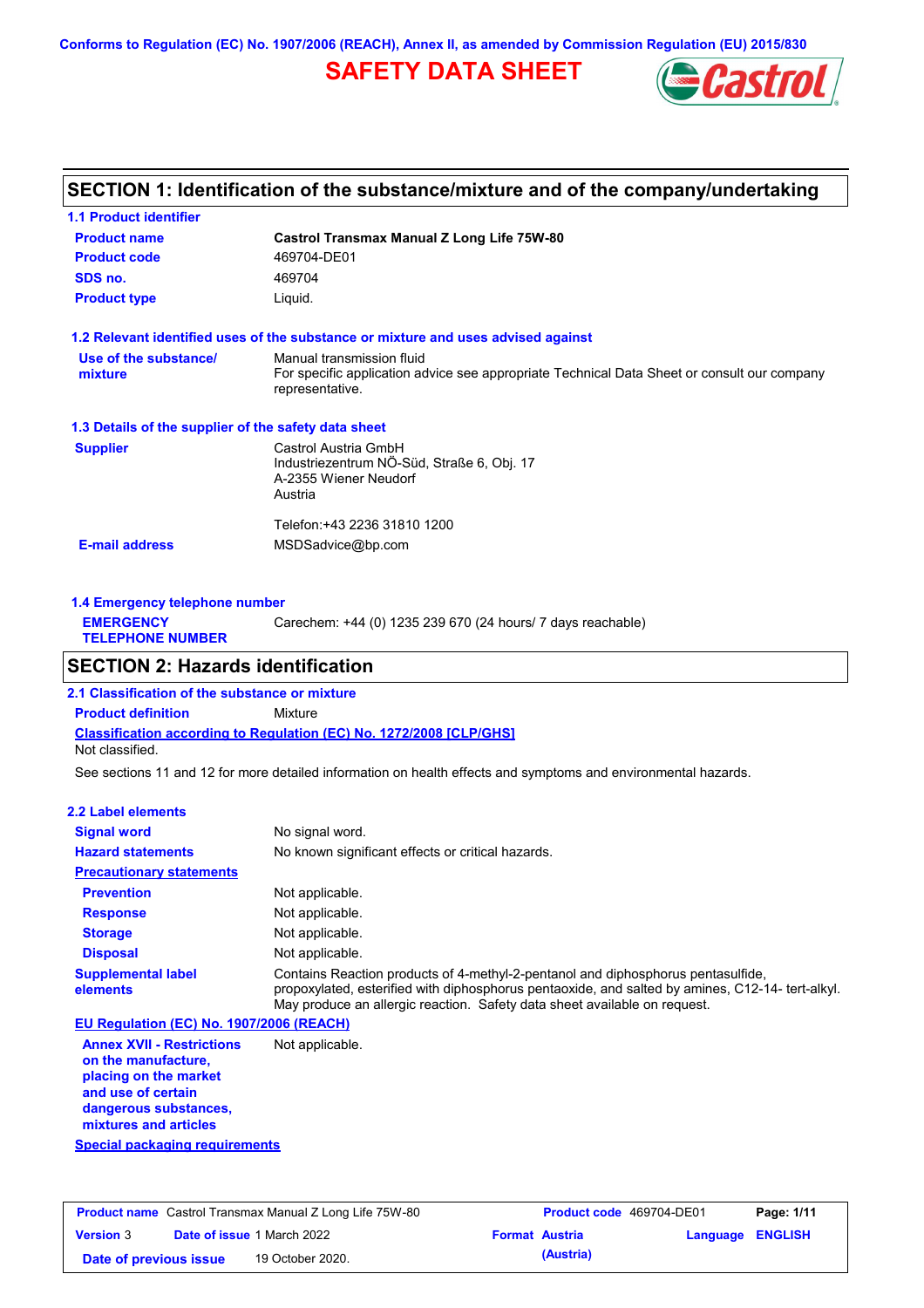# **SECTION 2: Hazards identification**

| <b>Containers to be fitted</b><br>with child-resistant<br>fastenings                                                     | Not applicable.                                                                                               |
|--------------------------------------------------------------------------------------------------------------------------|---------------------------------------------------------------------------------------------------------------|
| <b>Tactile warning of danger</b>                                                                                         | Not applicable.                                                                                               |
| 2.3 Other hazards                                                                                                        |                                                                                                               |
| <b>Results of PBT and vPvB</b><br>assessment                                                                             | Product does not meet the criteria for PBT or vPvB according to Regulation (EC) No. 1907/2006,<br>Annex XIII. |
| <b>Product meets the criteria</b><br>for PBT or vPvB according<br>to Regulation (EC) No.<br><b>1907/2006, Annex XIII</b> | This mixture does not contain any substances that are assessed to be a PBT or a vPvB.                         |
| Other hazards which do<br>not result in classification                                                                   | Defatting to the skin.                                                                                        |

## **SECTION 3: Composition/information on ingredients**

Mixture

#### **3.2 Mixtures**

**Product definition**

Synthetic base stock. Proprietary performance additives.

| <b>Product/ingredient</b><br>name                                                                                                                                                    | <b>Identifiers</b>                                                                      | $\frac{9}{6}$ | <b>Regulation (EC) No.</b><br>1272/2008 [CLP]                                              | <b>Type</b> |
|--------------------------------------------------------------------------------------------------------------------------------------------------------------------------------------|-----------------------------------------------------------------------------------------|---------------|--------------------------------------------------------------------------------------------|-------------|
| Distillates (petroleum), hydrotreated<br>heavy paraffinic                                                                                                                            | REACH #: 01-2119484627-25<br>EC: 265-157-1<br>CAS: 64742-54-7<br>Index: 649-467-00-8    | -≤3           | Asp. Tox. 1, H304                                                                          | $[1]$       |
| Distillates (petroleum), solvent-<br>dewaxed heavy paraffinic                                                                                                                        | REACH #: 01-2119471299-27<br>EC: 265-169-7<br>CAS: 64742-65-0<br>Index: 649-474-00-6    | -≤3           | Asp. Tox. 1, H304                                                                          | $[1]$       |
| Distillates (petroleum), hydrotreated<br>light paraffinic                                                                                                                            | REACH #: 01-2119487077-29 ≤3<br>EC: 265-158-7<br>CAS: 64742-55-8<br>Index: 649-468-00-3 |               | Asp. Tox. 1, H304                                                                          | $[1]$       |
| Distillates (petroleum), solvent-<br>dewaxed light paraffinic                                                                                                                        | REACH #: 01-2119480132-48 ≤3<br>EC: 265-159-2<br>CAS: 64742-56-9<br>Index: 649-469-00-9 |               | Asp. Tox. 1, H304                                                                          | $[1]$       |
| Reaction products of 4-methyl-<br>2-pentanol and diphosphorus<br>pentasulfide, propoxylated, esterified<br>with diphosphorus pentaoxide, and<br>salted by amines, C12-14- tert-alkyl | REACH #: 01-2119493620-38<br>$EC: -$<br>$CAS: -$                                        | $<$ 1         | Acute Tox. 4, H302<br>Eye Irrit. 2, H319<br>Skin Sens. 1B, H317<br>Aquatic Chronic 2, H411 | $[1]$       |

**See Section 16 for the full text of the H statements declared above.**

### **Type**

[1] Substance classified with a health or environmental hazard

[2] Substance with a workplace exposure limit

[3] Substance meets the criteria for PBT according to Regulation (EC) No. 1907/2006, Annex XIII

[4] Substance meets the criteria for vPvB according to Regulation (EC) No. 1907/2006, Annex XIII

[5] Substance of equivalent concern

[6] Additional disclosure due to company policy

Occupational exposure limits, if available, are listed in Section 8.

## **SECTION 4: First aid measures**

| <b>4.1 Description of first aid measures</b> |                                                                                                                                                                                                                                         |                          |          |                |
|----------------------------------------------|-----------------------------------------------------------------------------------------------------------------------------------------------------------------------------------------------------------------------------------------|--------------------------|----------|----------------|
| Eye contact                                  | In case of contact, immediately flush eyes with plenty of water for at least 15 minutes. Eyelids<br>should be held away from the eyeball to ensure thorough rinsing. Check for and remove any<br>contact lenses. Get medical attention. |                          |          |                |
| <b>Skin contact</b>                          | Wash skin thoroughly with soap and water or use recognised skin cleanser. Remove<br>contaminated clothing and shoes. Wash clothing before reuse. Clean shoes thoroughly before<br>reuse. Get medical attention if irritation develops.  |                          |          |                |
| <b>Inhalation</b>                            | If inhaled, remove to fresh air. Get medical attention if symptoms occur.                                                                                                                                                               |                          |          |                |
|                                              | <b>Product name</b> Castrol Transmax Manual Z Long Life 75W-80                                                                                                                                                                          | Product code 469704-DE01 |          | Page: 2/11     |
| <b>Version 3</b>                             | Date of issue 1 March 2022                                                                                                                                                                                                              | <b>Format Austria</b>    | Language | <b>ENGLISH</b> |
| Date of previous issue                       | 19 October 2020.                                                                                                                                                                                                                        | (Austria)                |          |                |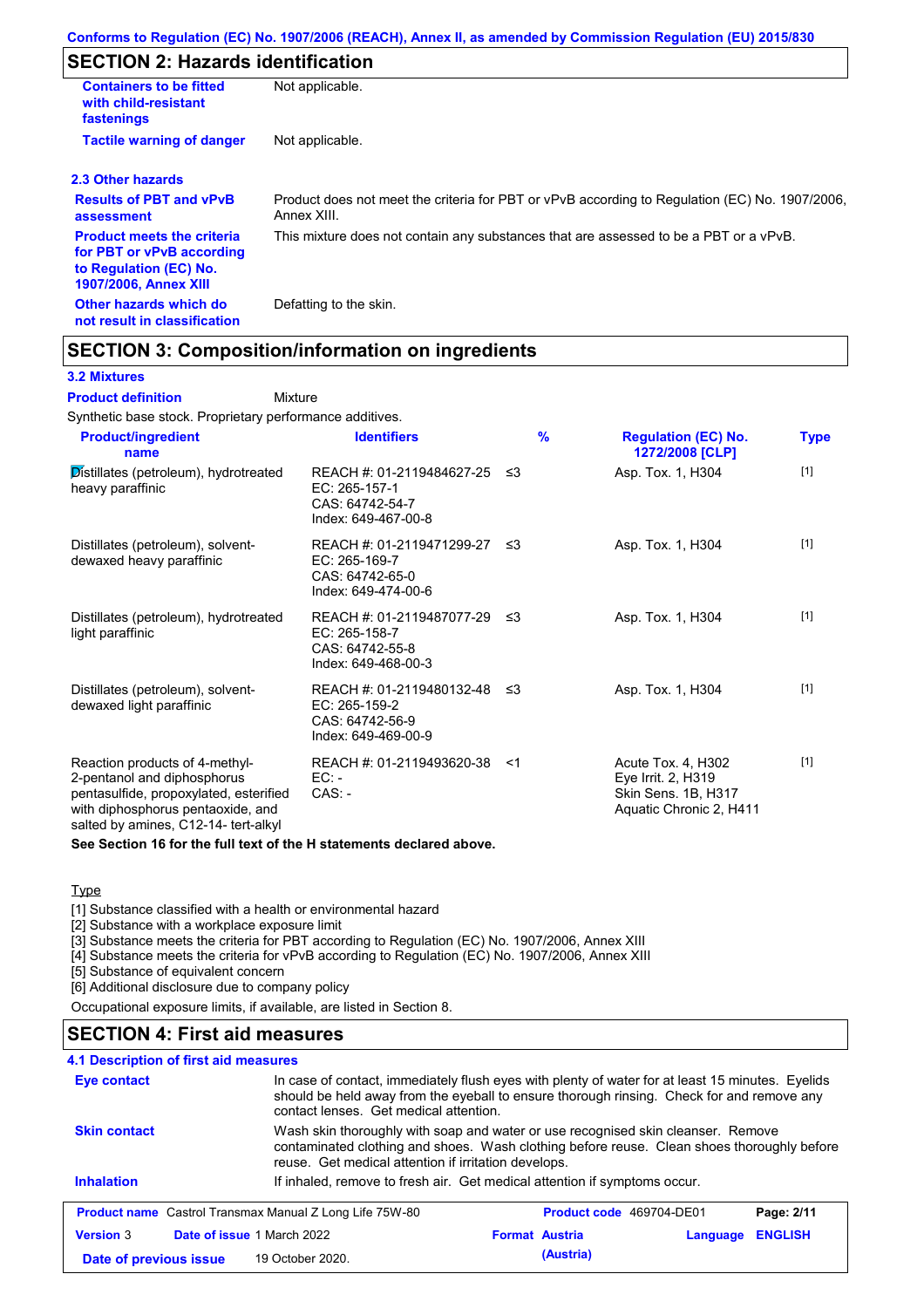|  |  | Conforms to Regulation (EC) No. 1907/2006 (REACH), Annex II, as amended by Commission Regulation (EU) 2015/830 |  |
|--|--|----------------------------------------------------------------------------------------------------------------|--|
|  |  |                                                                                                                |  |

# **SECTION 4: First aid measures**

| SECTION 4: First aid measures         |                                                                                                                   |
|---------------------------------------|-------------------------------------------------------------------------------------------------------------------|
| <b>Ingestion</b>                      | Do not induce vomiting unless directed to do so by medical personnel. Get medical attention if<br>symptoms occur. |
| <b>Protection of first-aiders</b>     | No action shall be taken involving any personal risk or without suitable training.                                |
|                                       | 4.2 Most important symptoms and effects, both acute and delayed                                                   |
|                                       | See Section 11 for more detailed information on health effects and symptoms.                                      |
| <b>Potential acute health effects</b> |                                                                                                                   |
| <b>Inhalation</b>                     | Vapour inhalation under ambient conditions is not normally a problem due to low vapour<br>pressure.               |
| <b>Ingestion</b>                      | No known significant effects or critical hazards.                                                                 |
| <b>Skin contact</b>                   | Defatting to the skin. May cause skin dryness and irritation.                                                     |
| Eye contact                           | No known significant effects or critical hazards.                                                                 |
|                                       | Delayed and immediate effects as well as chronic effects from short and long-term exposure                        |
| <b>Inhalation</b>                     | Overexposure to the inhalation of airborne droplets or aerosols may cause irritation of the<br>respiratory tract. |
| Ingestion                             | Ingestion of large quantities may cause nausea and diarrhoea.                                                     |
| <b>Skin contact</b>                   | Prolonged or repeated contact can defat the skin and lead to irritation and/or dermatitis.                        |
| Eye contact                           | Potential risk of transient stinging or redness if accidental eye contact occurs.                                 |

## **4.3 Indication of any immediate medical attention and special treatment needed**

| <b>Notes to physician</b> | Treatment should in general be symptomatic and directed to relieving any effects. |  |
|---------------------------|-----------------------------------------------------------------------------------|--|
|                           |                                                                                   |  |

# **SECTION 5: Firefighting measures**

| 5.1 Extinguishing media                                                                                                                                                    |                                                                                                                                                                                                                                                                                                                                                                   |  |  |
|----------------------------------------------------------------------------------------------------------------------------------------------------------------------------|-------------------------------------------------------------------------------------------------------------------------------------------------------------------------------------------------------------------------------------------------------------------------------------------------------------------------------------------------------------------|--|--|
| <b>Suitable extinguishing</b><br>media                                                                                                                                     | In case of fire, use foam, dry chemical or carbon dioxide extinguisher or spray.                                                                                                                                                                                                                                                                                  |  |  |
| Do not use water jet. The use of a water jet may cause the fire to spread by splashing the<br><b>Unsuitable extinguishing</b><br>burning product.<br>media                 |                                                                                                                                                                                                                                                                                                                                                                   |  |  |
| 5.2 Special hazards arising from the substance or mixture                                                                                                                  |                                                                                                                                                                                                                                                                                                                                                                   |  |  |
| <b>Hazards from the</b><br>substance or mixture                                                                                                                            | In a fire or if heated, a pressure increase will occur and the container may burst.                                                                                                                                                                                                                                                                               |  |  |
| Combustion products may include the following:<br><b>Hazardous combustion</b><br>carbon oxides (CO, CO <sub>2</sub> ) (carbon monoxide, carbon dioxide)<br><b>products</b> |                                                                                                                                                                                                                                                                                                                                                                   |  |  |
| 5.3 Advice for firefighters                                                                                                                                                |                                                                                                                                                                                                                                                                                                                                                                   |  |  |
| <b>Special precautions for</b><br>fire-fighters                                                                                                                            | No action shall be taken involving any personal risk or without suitable training. Promptly<br>isolate the scene by removing all persons from the vicinity of the incident if there is a fire.                                                                                                                                                                    |  |  |
| <b>Special protective</b><br>equipment for fire-fighters                                                                                                                   | Fire-fighters should wear appropriate protective equipment and self-contained breathing<br>apparatus (SCBA) with a full face-piece operated in positive pressure mode. Clothing for fire-<br>fighters (including helmets, protective boots and gloves) conforming to European standard EN<br>469 will provide a basic level of protection for chemical incidents. |  |  |

# **SECTION 6: Accidental release measures**

|                                         | 6.1 Personal precautions, protective equipment and emergency procedures                                                                                                                                                                                                                                                             |
|-----------------------------------------|-------------------------------------------------------------------------------------------------------------------------------------------------------------------------------------------------------------------------------------------------------------------------------------------------------------------------------------|
| For non-emergency<br>personnel          | No action shall be taken involving any personal risk or without suitable training. Evacuate<br>surrounding areas. Keep unnecessary and unprotected personnel from entering. Do not touch<br>or walk through spilt material. Floors may be slippery; use care to avoid falling. Put on<br>appropriate personal protective equipment. |
| For emergency responders                | If specialised clothing is required to deal with the spillage, take note of any information in<br>Section 8 on suitable and unsuitable materials. See also the information in "For non-<br>emergency personnel".                                                                                                                    |
| <b>6.2 Environmental</b><br>precautions | Avoid dispersal of spilt material and runoff and contact with soil, waterways, drains and sewers.<br>Inform the relevant authorities if the product has caused environmental pollution (sewers,<br>waterways, soil or air).                                                                                                         |

## **6.3 Methods and material for containment and cleaning up**

| <b>Product name</b> Castrol Transmax Manual Z Long Life 75W-80 |  | <b>Product code</b> 469704-DE01   |                       | Page: 3/11              |  |
|----------------------------------------------------------------|--|-----------------------------------|-----------------------|-------------------------|--|
| <b>Version 3</b>                                               |  | <b>Date of issue 1 March 2022</b> | <b>Format Austria</b> | <b>Language ENGLISH</b> |  |
| Date of previous issue                                         |  | 19 October 2020.                  | (Austria)             |                         |  |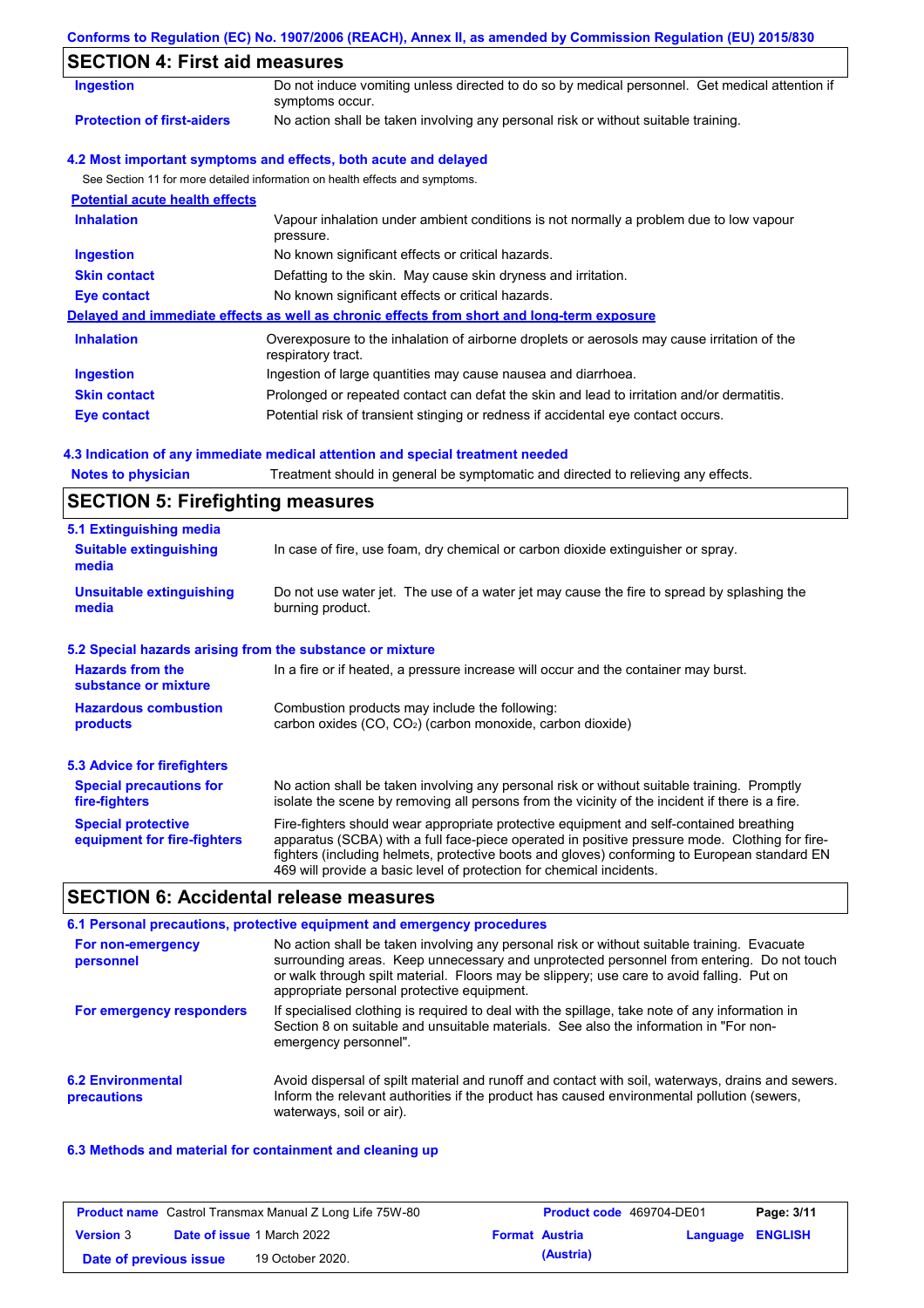## **SECTION 6: Accidental release measures**

| <b>Small spill</b>                        | Stop leak if without risk. Move containers from spill area. Absorb with an inert material and<br>place in an appropriate waste disposal container. Dispose of via a licensed waste disposal<br>contractor.                                                                                                                                                                                     |
|-------------------------------------------|------------------------------------------------------------------------------------------------------------------------------------------------------------------------------------------------------------------------------------------------------------------------------------------------------------------------------------------------------------------------------------------------|
| Large spill                               | Stop leak if without risk. Move containers from spill area. Prevent entry into sewers, water<br>courses, basements or confined areas. Contain and collect spillage with non-combustible,<br>absorbent material e.g. sand, earth, vermiculite or diatomaceous earth and place in container<br>for disposal according to local regulations. Dispose of via a licensed waste disposal contractor. |
| 6.4 Reference to other<br><b>sections</b> | See Section 1 for emergency contact information.<br>See Section 5 for firefighting measures.<br>See Section 8 for information on appropriate personal protective equipment.<br>See Section 12 for environmental precautions.<br>See Section 13 for additional waste treatment information.                                                                                                     |

## **SECTION 7: Handling and storage**

| 7.1 Precautions for safe handling                                                    |                                                                                                                                                                                                                                                                                                                                                                                                                                                                                          |
|--------------------------------------------------------------------------------------|------------------------------------------------------------------------------------------------------------------------------------------------------------------------------------------------------------------------------------------------------------------------------------------------------------------------------------------------------------------------------------------------------------------------------------------------------------------------------------------|
| <b>Protective measures</b>                                                           | Put on appropriate personal protective equipment.                                                                                                                                                                                                                                                                                                                                                                                                                                        |
| <b>Advice on general</b><br>occupational hygiene                                     | Eating, drinking and smoking should be prohibited in areas where this material is handled.<br>stored and processed. Wash thoroughly after handling. Remove contaminated clothing and<br>protective equipment before entering eating areas. See also Section 8 for additional<br>information on hygiene measures.                                                                                                                                                                         |
| <b>7.2 Conditions for safe</b><br>storage, including any<br><i>incompatibilities</i> | Store in accordance with local regulations. Store in a dry, cool and well-ventilated area, away<br>from incompatible materials (see Section 10). Keep away from heat and direct sunlight. Keep<br>container tightly closed and sealed until ready for use. Containers that have been opened must<br>be carefully resealed and kept upright to prevent leakage. Store and use only in equipment/<br>containers designed for use with this product. Do not store in unlabelled containers. |
| <b>Not suitable</b>                                                                  | Prolonged exposure to elevated temperature                                                                                                                                                                                                                                                                                                                                                                                                                                               |
| 7.3 Specific end use(s)                                                              |                                                                                                                                                                                                                                                                                                                                                                                                                                                                                          |
| <b>Recommendations</b>                                                               | See section 1.2 and Exposure scenarios in annex, if applicable.                                                                                                                                                                                                                                                                                                                                                                                                                          |

## **SECTION 8: Exposure controls/personal protection**

#### **8.1 Control parameters**

**procedures**

|--|

No exposure limit value known.

Whilst specific OELs for certain components may be shown in this section, other components may be present in any mist, vapour or dust produced. Therefore, the specific OELs may not be applicable to the product as a whole and are provided for guidance only.

**Recommended monitoring**  If this product contains ingredients with exposure limits, personal, workplace atmosphere or biological monitoring may be required to determine the effectiveness of the ventilation or other control measures and/or the necessity to use respiratory protective equipment. Reference should be made to monitoring standards, such as the following: European Standard EN 689 (Workplace atmospheres - Guidance for the assessment of exposure by inhalation to chemical agents for comparison with limit values and measurement strategy) European Standard EN 14042 (Workplace atmospheres - Guide for the application and use of procedures for the assessment of exposure to chemical and biological agents) European Standard EN 482 (Workplace atmospheres - General requirements for the performance of procedures for the measurement of chemical agents) Reference to national guidance documents for methods for the determination of hazardous substances will also be required.

#### **Derived No Effect Level**

No DNELs/DMELs available.

#### **Predicted No Effect Concentration**

No PNECs available

#### **8.2 Exposure controls**

| exposures are adequately controlled. Personal protective equipment should only be considered<br>after other forms of control measures (e.g. engineering controls) have been suitably evaluated.<br>Personal protective equipment should conform to appropriate standards, be suitable for use, be<br>kept in good condition and properly maintained.<br>Your supplier of personal protective equipment should be consulted for advice on selection and<br>appropriate standards. For further information contact your national organisation for standards. | <b>Appropriate engineering</b><br><b>controls</b> | Provide exhaust ventilation or other engineering controls to keep the relevant airborne<br>concentrations below their respective occupational exposure limits.<br>All activities involving chemicals should be assessed for their risks to health, to ensure |
|------------------------------------------------------------------------------------------------------------------------------------------------------------------------------------------------------------------------------------------------------------------------------------------------------------------------------------------------------------------------------------------------------------------------------------------------------------------------------------------------------------------------------------------------------------|---------------------------------------------------|--------------------------------------------------------------------------------------------------------------------------------------------------------------------------------------------------------------------------------------------------------------|
|------------------------------------------------------------------------------------------------------------------------------------------------------------------------------------------------------------------------------------------------------------------------------------------------------------------------------------------------------------------------------------------------------------------------------------------------------------------------------------------------------------------------------------------------------------|---------------------------------------------------|--------------------------------------------------------------------------------------------------------------------------------------------------------------------------------------------------------------------------------------------------------------|

| <b>Product name</b> Castrol Transmax Manual Z Long Life 75W-80 |  | <b>Product code</b> 469704-DE01   |                       | Page: 4/11              |  |
|----------------------------------------------------------------|--|-----------------------------------|-----------------------|-------------------------|--|
| <b>Version 3</b>                                               |  | <b>Date of issue 1 March 2022</b> | <b>Format Austria</b> | <b>Language ENGLISH</b> |  |
| Date of previous issue                                         |  | 19 October 2020.                  | (Austria)             |                         |  |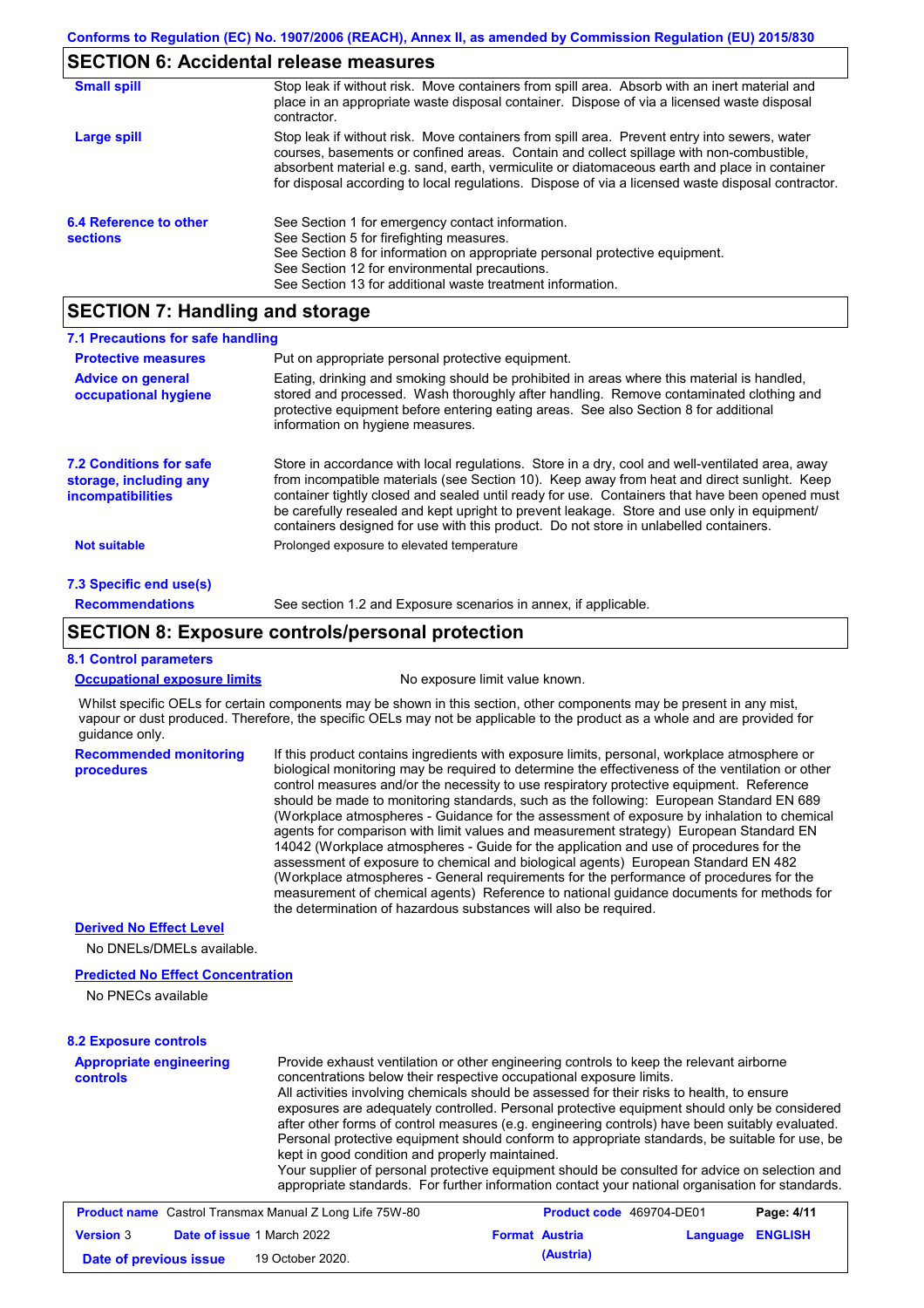# **SECTION 8: Exposure controls/personal protection**

The final choice of protective equipment will depend upon a risk assessment. It is important to ensure that all items of personal protective equipment are compatible.

| <b>Individual protection measures</b> |                                                                                                                                                                                                                                                                                                                                                                                                                                                                                                                                                                                                                                                   |
|---------------------------------------|---------------------------------------------------------------------------------------------------------------------------------------------------------------------------------------------------------------------------------------------------------------------------------------------------------------------------------------------------------------------------------------------------------------------------------------------------------------------------------------------------------------------------------------------------------------------------------------------------------------------------------------------------|
| <b>Hygiene measures</b>               | Wash hands, forearms and face thoroughly after handling chemical products, before eating,<br>smoking and using the lavatory and at the end of the working period. Ensure that eyewash<br>stations and safety showers are close to the workstation location.                                                                                                                                                                                                                                                                                                                                                                                       |
| <b>Respiratory protection</b>         | In case of insufficient ventilation, wear suitable respiratory equipment.<br>The correct choice of respiratory protection depends upon the chemicals being handled, the<br>conditions of work and use, and the condition of the respiratory equipment. Safety procedures<br>should be developed for each intended application. Respiratory protection equipment should<br>therefore be chosen in consultation with the supplier/manufacturer and with a full assessment<br>of the working conditions.                                                                                                                                             |
| <b>Eye/face protection</b>            | Safety glasses with side shields.                                                                                                                                                                                                                                                                                                                                                                                                                                                                                                                                                                                                                 |
| <b>Skin protection</b>                |                                                                                                                                                                                                                                                                                                                                                                                                                                                                                                                                                                                                                                                   |
| <b>Hand protection</b>                | <b>General Information:</b>                                                                                                                                                                                                                                                                                                                                                                                                                                                                                                                                                                                                                       |
|                                       | Because specific work environments and material handling practices vary, safety procedures<br>should be developed for each intended application. The correct choice of protective gloves<br>depends upon the chemicals being handled, and the conditions of work and use. Most gloves<br>provide protection for only a limited time before they must be discarded and replaced (even the<br>best chemically resistant gloves will break down after repeated chemical exposures).                                                                                                                                                                  |
|                                       | Gloves should be chosen in consultation with the supplier / manufacturer and taking account of<br>a full assessment of the working conditions.                                                                                                                                                                                                                                                                                                                                                                                                                                                                                                    |
|                                       | Recommended: Nitrile gloves.<br><b>Breakthrough time:</b>                                                                                                                                                                                                                                                                                                                                                                                                                                                                                                                                                                                         |
|                                       | Breakthrough time data are generated by glove manufacturers under laboratory test conditions<br>and represent how long a glove can be expected to provide effective permeation resistance. It<br>is important when following breakthrough time recommendations that actual workplace<br>conditions are taken into account. Always consult with your glove supplier for up-to-date<br>technical information on breakthrough times for the recommended glove type.<br>Our recommendations on the selection of gloves are as follows:                                                                                                                |
|                                       | Continuous contact:                                                                                                                                                                                                                                                                                                                                                                                                                                                                                                                                                                                                                               |
|                                       | Gloves with a minimum breakthrough time of 240 minutes, or >480 minutes if suitable gloves<br>can be obtained.<br>If suitable gloves are not available to offer that level of protection, gloves with shorter<br>breakthrough times may be acceptable as long as appropriate glove maintenance and<br>replacement regimes are determined and adhered to.                                                                                                                                                                                                                                                                                          |
|                                       | Short-term / splash protection:                                                                                                                                                                                                                                                                                                                                                                                                                                                                                                                                                                                                                   |
|                                       | Recommended breakthrough times as above.<br>It is recognised that for short-term, transient exposures, gloves with shorter breakthrough times<br>may commonly be used. Therefore, appropriate maintenance and replacement regimes must<br>be determined and rigorously followed.                                                                                                                                                                                                                                                                                                                                                                  |
|                                       | <b>Glove Thickness:</b>                                                                                                                                                                                                                                                                                                                                                                                                                                                                                                                                                                                                                           |
|                                       | For general applications, we recommend gloves with a thickness typically greater than 0.35 mm.                                                                                                                                                                                                                                                                                                                                                                                                                                                                                                                                                    |
|                                       | It should be emphasised that glove thickness is not necessarily a good predictor of glove<br>resistance to a specific chemical, as the permeation efficiency of the glove will be dependent<br>on the exact composition of the glove material. Therefore, glove selection should also be based<br>on consideration of the task requirements and knowledge of breakthrough times.<br>Glove thickness may also vary depending on the glove manufacturer, the glove type and the<br>glove model. Therefore, the manufacturers' technical data should always be taken into account<br>to ensure selection of the most appropriate glove for the task. |
|                                       | Note: Depending on the activity being conducted, gloves of varying thickness may be required<br>for specific tasks. For example:                                                                                                                                                                                                                                                                                                                                                                                                                                                                                                                  |
|                                       | • Thinner gloves (down to 0.1 mm or less) may be required where a high degree of manual<br>dexterity is needed. However, these gloves are only likely to give short duration protection and<br>would normally be just for single use applications, then disposed of.                                                                                                                                                                                                                                                                                                                                                                              |
|                                       | • Thicker gloves (up to 3 mm or more) may be required where there is a mechanical (as well                                                                                                                                                                                                                                                                                                                                                                                                                                                                                                                                                        |

| <b>Product name</b> Castrol Transmax Manual Z Long Life 75W-80 |  | <b>Product code</b> 469704-DE01   |                       | Page: 5/11              |  |
|----------------------------------------------------------------|--|-----------------------------------|-----------------------|-------------------------|--|
| <b>Version 3</b>                                               |  | <b>Date of issue 1 March 2022</b> | <b>Format Austria</b> | <b>Language ENGLISH</b> |  |
| Date of previous issue                                         |  | 19 October 2020.                  | (Austria)             |                         |  |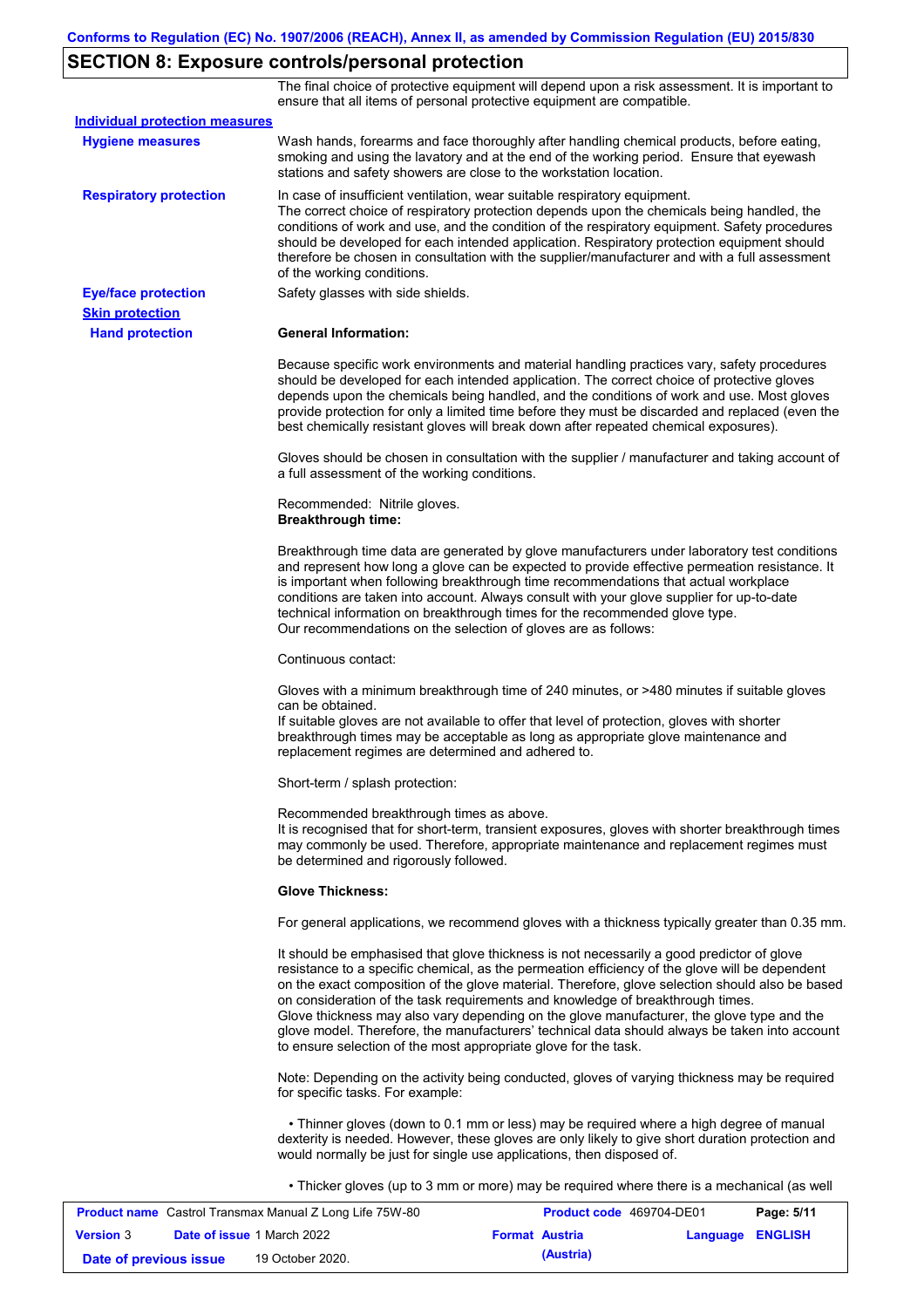# **SECTION 8: Exposure controls/personal protection**

as a chemical) risk i.e. where there is abrasion or puncture potential.

| <b>Skin and body</b>                             | Use of protective clothing is good industrial practice.<br>Personal protective equipment for the body should be selected based on the task being<br>performed and the risks involved and should be approved by a specialist before handling this<br>product.<br>Cotton or polyester/cotton overalls will only provide protection against light superficial<br>contamination that will not soak through to the skin. Overalls should be laundered on a regular<br>basis. When the risk of skin exposure is high (e.g. when cleaning up spillages or if there is a<br>risk of splashing) then chemical resistant aprons and/or impervious chemical suits and boots<br>will be required. |
|--------------------------------------------------|---------------------------------------------------------------------------------------------------------------------------------------------------------------------------------------------------------------------------------------------------------------------------------------------------------------------------------------------------------------------------------------------------------------------------------------------------------------------------------------------------------------------------------------------------------------------------------------------------------------------------------------------------------------------------------------|
| <b>Refer to standards:</b>                       | Respiratory protection: EN 529<br>Gloves: EN 420, EN 374<br>Eye protection: EN 166<br>Filtering half-mask: EN 149<br>Filtering half-mask with valve: EN 405<br>Half-mask: EN 140 plus filter<br>Full-face mask: EN 136 plus filter<br>Particulate filters: FN 143<br>Gas/combined filters: EN 14387                                                                                                                                                                                                                                                                                                                                                                                   |
| <b>Environmental exposure</b><br><b>controls</b> | Emissions from ventilation or work process equipment should be checked to ensure they<br>comply with the requirements of environmental protection legislation. In some cases, fume<br>scrubbers, filters or engineering modifications to the process equipment will be necessary to<br>reduce emissions to acceptable levels.                                                                                                                                                                                                                                                                                                                                                         |

## **SECTION 9: Physical and chemical properties**

The conditions of measurement of all properties are at standard temperature and pressure unless otherwise indicated.

#### **9.1 Information on basic physical and chemical properties**

| <b>Appearance</b>                                      |                                       |
|--------------------------------------------------------|---------------------------------------|
| <b>Physical state</b>                                  | Liguid.                               |
| <b>Colour</b>                                          | Blue.                                 |
| <b>Odour</b>                                           | Not available.                        |
| <b>Odour threshold</b>                                 | Not available.                        |
| рH                                                     | Mot applicable.                       |
| <b>Melting point/freezing point</b>                    | Not available.                        |
| Initial boiling point and boiling                      | Not available.                        |
| range                                                  |                                       |
| <b>Pour point</b>                                      | -57 $^{\circ}$ C                      |
| <b>Flash point</b>                                     | Open cup: >180°C (>356°F) [Cleveland] |
| <b>Evaporation rate</b>                                | Not available.                        |
| <b>Flammability (solid, gas)</b>                       | Not available.                        |
| <b>Upper/lower flammability or</b><br>explosive limits | Not available.                        |
| <b>Vapour pressure</b>                                 | Not available.                        |

|                                                                 |           | Vapour Pressure at 20°C |                          |          | Vapour pressure at 50°C |                            |
|-----------------------------------------------------------------|-----------|-------------------------|--------------------------|----------|-------------------------|----------------------------|
| <b>Ingredient name</b>                                          | mm Hg kPa |                         | <b>Method</b>            | mm<br>Hg | kPa                     | <b>Method</b>              |
| $D6c-1$ -ene,<br>homopolymer,<br>hydrogenated                   | $\Omega$  |                         | <b>ASTME</b><br>1194-87  |          |                         |                            |
| Distillates (petroleum),<br>hydrotreated heavy<br>paraffinic    | < 0.08    | < 0.011                 | <b>ASTM D 5191</b>       |          |                         |                            |
| Distillates (petroleum),<br>solvent-dewaxed<br>heavy paraffinic | < 0.08    | < 0.011                 | <b>ASTM D 5191</b>       |          |                         |                            |
| Distillates (petroleum),<br>hydrotreated light<br>paraffinic    | < 0.08    | < 0.011                 | <b>ASTM D 5191</b>       |          |                         |                            |
| Distillates (petroleum),<br>solvent-dewaxed light<br>paraffinic | < 0.08    | < 0.011                 | <b>ASTM D 5191</b>       |          |                         |                            |
| <b>Product name</b> Castrol Transmax Manual Z Long Life 75W-80  |           |                         | Product code 469704-DE01 |          |                         | Page: 6/11                 |
| <b>Date of issue 1 March 2022</b><br><b>Version 3</b>           |           |                         | <b>Format Austria</b>    |          |                         | <b>ENGLISH</b><br>Language |
| 19 October 2020.<br>Date of previous issue                      |           |                         | (Austria)                |          |                         |                            |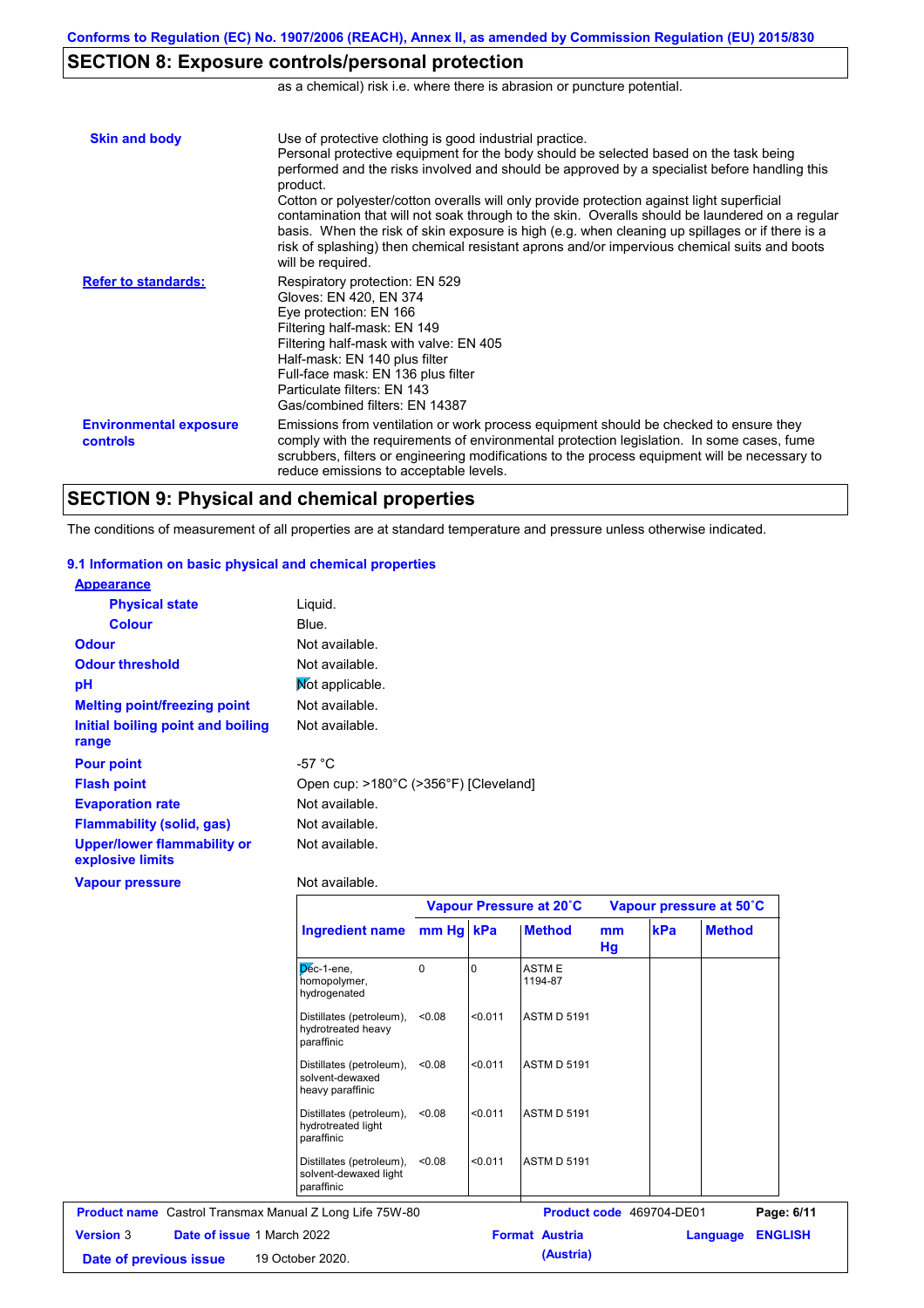# **SECTION 9: Physical and chemical properties**

| <b>Vapour density</b>                             | Not available.                                                                                                                       |                 |    |                            |  |  |
|---------------------------------------------------|--------------------------------------------------------------------------------------------------------------------------------------|-----------------|----|----------------------------|--|--|
| <b>Relative density</b>                           | Not available.                                                                                                                       |                 |    |                            |  |  |
| <b>Density</b>                                    | <1000 kg/m <sup>3</sup> (<1 g/cm <sup>3</sup> ) at 15°C                                                                              |                 |    |                            |  |  |
| <b>Solubility(ies)</b>                            | insoluble in water.                                                                                                                  |                 |    |                            |  |  |
| <b>Partition coefficient: n-octanol/</b><br>water | Mot applicable.                                                                                                                      |                 |    |                            |  |  |
| <b>Auto-ignition temperature</b>                  | <b>Ingredient name</b>                                                                                                               | $\rm ^{\circ}C$ | °F | <b>Method</b>              |  |  |
|                                                   | Dec-1-ene, homopolymer,<br>hydrogenated                                                                                              | 343 to 369      |    | 649.4 to 696.2 ASTM D 2159 |  |  |
| <b>Decomposition temperature</b>                  | Not available.                                                                                                                       |                 |    |                            |  |  |
| <b>Viscosity</b>                                  | Kinematic: 53.9 mm <sup>2</sup> /s (53.9 cSt) at 40 $^{\circ}$ C<br>Kinematic: $9 \text{ mm}^2\text{/s}$ (9 cSt) at 100 $^{\circ}$ C |                 |    |                            |  |  |
| <b>Explosive properties</b>                       | Not available.                                                                                                                       |                 |    |                            |  |  |
| <b>Oxidising properties</b>                       | Not available.                                                                                                                       |                 |    |                            |  |  |
| <b>Particle characteristics</b>                   |                                                                                                                                      |                 |    |                            |  |  |
| <b>Median particle size</b>                       | Not applicable.                                                                                                                      |                 |    |                            |  |  |
| 9.2 Other information                             |                                                                                                                                      |                 |    |                            |  |  |
| No additional information.                        |                                                                                                                                      |                 |    |                            |  |  |

# **SECTION 10: Stability and reactivity**

| <b>10.1 Reactivity</b>                            | No specific test data available for this product. Refer to Conditions to avoid and Incompatible<br>materials for additional information.                                |
|---------------------------------------------------|-------------------------------------------------------------------------------------------------------------------------------------------------------------------------|
| <b>10.2 Chemical stability</b>                    | The product is stable.                                                                                                                                                  |
| <b>10.3 Possibility of</b><br>hazardous reactions | Under normal conditions of storage and use, hazardous reactions will not occur.<br>Under normal conditions of storage and use, hazardous polymerisation will not occur. |
| <b>10.4 Conditions to avoid</b>                   | Avoid all possible sources of ignition (spark or flame).                                                                                                                |
| 10.5 Incompatible materials                       | Reactive or incompatible with the following materials: oxidising materials.                                                                                             |
| <b>10.6 Hazardous</b><br>decomposition products   | Under normal conditions of storage and use, hazardous decomposition products should not be<br>produced.                                                                 |

# **SECTION 11: Toxicological information**

## **11.1 Information on toxicological effects**

### **Acute toxicity estimates**

| <b>Product/ingredient name</b>                                                                                                      |                                                                                                                             | Oral (mg/<br>kg) | <b>Dermal</b><br>(mg/kg) | <b>Inhalation</b><br>(gases)<br>(ppm) | <b>Inhalation</b><br>(vapours)<br>(mg/l) | <b>Inhalation</b><br>(dusts)<br>and mists)<br>(mg/l) |                |
|-------------------------------------------------------------------------------------------------------------------------------------|-----------------------------------------------------------------------------------------------------------------------------|------------------|--------------------------|---------------------------------------|------------------------------------------|------------------------------------------------------|----------------|
| Kmines, C12-14-alkyl, reaction products with<br>hexanol, phosphorus oxide (P2O5), phosphorus<br>sulphide (P2S5) and propylene oxide |                                                                                                                             | 500              | N/A                      | N/A                                   | N/A                                      | N/A                                                  |                |
| <b>Information on likely</b><br>routes of exposure                                                                                  | Routes of entry anticipated: Dermal, Inhalation.                                                                            |                  |                          |                                       |                                          |                                                      |                |
| <b>Potential acute health effects</b>                                                                                               |                                                                                                                             |                  |                          |                                       |                                          |                                                      |                |
| <b>Inhalation</b>                                                                                                                   | Vapour inhalation under ambient conditions is not normally a problem due to low vapour<br>pressure.                         |                  |                          |                                       |                                          |                                                      |                |
| <b>Ingestion</b>                                                                                                                    | No known significant effects or critical hazards.                                                                           |                  |                          |                                       |                                          |                                                      |                |
| <b>Skin contact</b>                                                                                                                 | Defatting to the skin. May cause skin dryness and irritation.                                                               |                  |                          |                                       |                                          |                                                      |                |
| <b>Eye contact</b>                                                                                                                  | No known significant effects or critical hazards.                                                                           |                  |                          |                                       |                                          |                                                      |                |
| <b>Symptoms related to the physical, chemical and toxicological characteristics</b>                                                 |                                                                                                                             |                  |                          |                                       |                                          |                                                      |                |
| <b>Inhalation</b>                                                                                                                   | May be harmful by inhalation if exposure to vapour, mists or fumes resulting from thermal<br>decomposition products occurs. |                  |                          |                                       |                                          |                                                      |                |
| <b>Ingestion</b>                                                                                                                    | No specific data.                                                                                                           |                  |                          |                                       |                                          |                                                      |                |
| <b>Product name</b> Castrol Transmax Manual Z Long Life 75W-80                                                                      |                                                                                                                             |                  |                          | Product code 469704-DE01              |                                          |                                                      | Page: 7/11     |
| <b>Version 3</b><br>Date of issue 1 March 2022                                                                                      |                                                                                                                             |                  | <b>Format Austria</b>    |                                       |                                          | Language                                             | <b>ENGLISH</b> |
| Date of previous issue                                                                                                              | 19 October 2020.                                                                                                            |                  |                          | (Austria)                             |                                          |                                                      |                |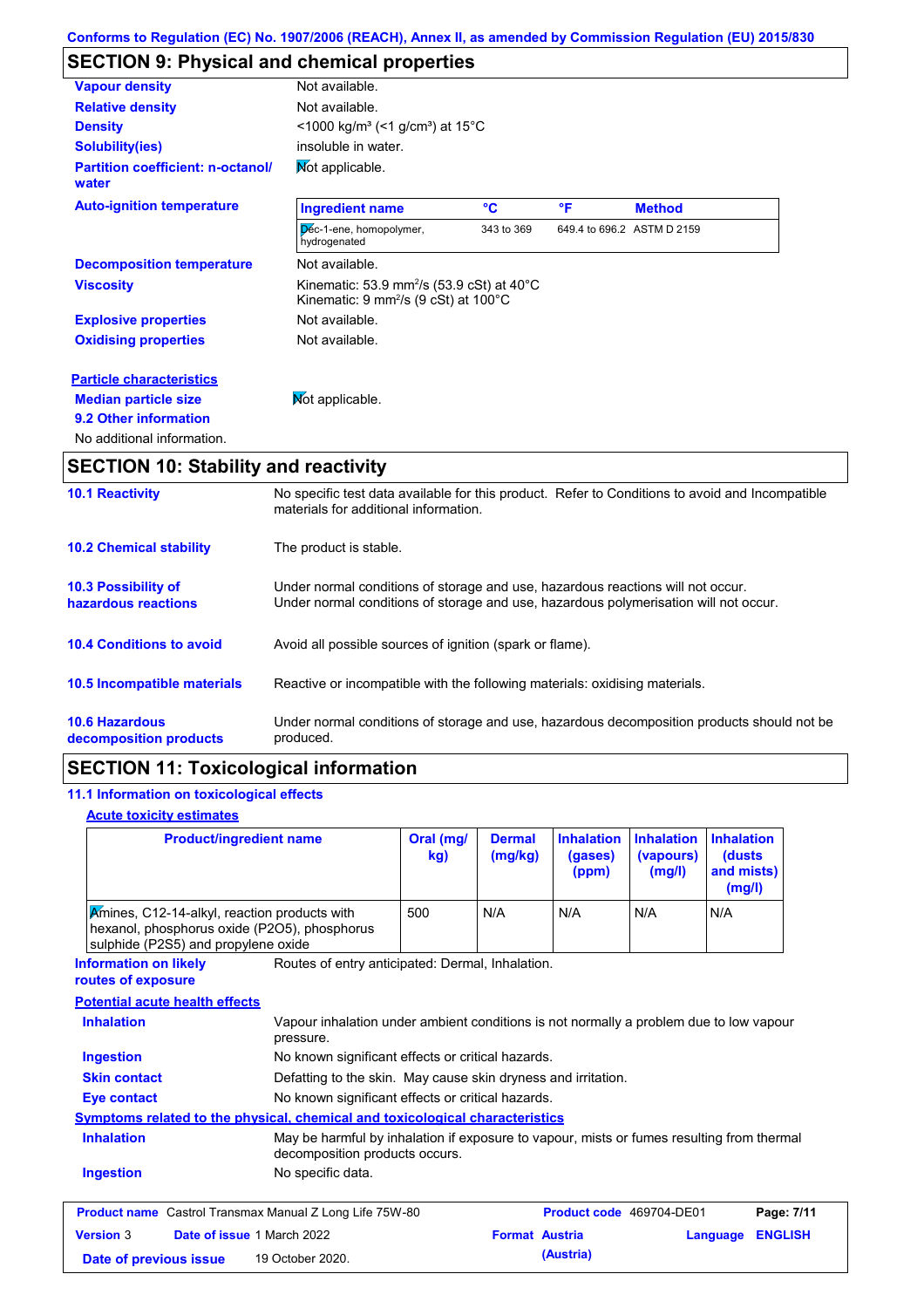## **SECTION 11: Toxicological information**

| <b>Skin contact</b>                     | Adverse symptoms may include the following:<br>irritation                                                         |
|-----------------------------------------|-------------------------------------------------------------------------------------------------------------------|
|                                         | dryness                                                                                                           |
|                                         | cracking                                                                                                          |
| Eye contact                             | No specific data.                                                                                                 |
|                                         | Delayed and immediate effects as well as chronic effects from short and long-term exposure                        |
| <b>Inhalation</b>                       | Overexposure to the inhalation of airborne droplets or aerosols may cause irritation of the<br>respiratory tract. |
| <b>Ingestion</b>                        | Ingestion of large quantities may cause nausea and diarrhoea.                                                     |
| <b>Skin contact</b>                     | Prolonged or repeated contact can defat the skin and lead to irritation and/or dermatitis.                        |
| Eye contact                             | Potential risk of transient stinging or redness if accidental eye contact occurs.                                 |
| <b>Potential chronic health effects</b> |                                                                                                                   |
| <b>General</b>                          | No known significant effects or critical hazards.                                                                 |
| <b>Carcinogenicity</b>                  | No known significant effects or critical hazards.                                                                 |
| <b>Mutagenicity</b>                     | No known significant effects or critical hazards.                                                                 |
| <b>Developmental effects</b>            | No known significant effects or critical hazards.                                                                 |
| <b>Fertility effects</b>                | No known significant effects or critical hazards.                                                                 |
| SECTION 12: Ecological information      |                                                                                                                   |

## **SECTION 12: Ecological information**

**12.1 Toxicity**

**Environmental hazards** Not classified as dangerous

#### **12.2 Persistence and degradability**

Not expected to be rapidly degradable.

#### **12.3 Bioaccumulative potential**

This product is not expected to bioaccumulate through food chains in the environment.

| <b>12.4 Mobility in soil</b>                                  |                                                                      |
|---------------------------------------------------------------|----------------------------------------------------------------------|
| <b>Soil/water partition</b><br>coefficient (K <sub>oc</sub> ) | Not available.                                                       |
| <b>Mobility</b>                                               | Spillages may penetrate the soil causing ground water contamination. |

#### **12.5 Results of PBT and vPvB assessment**

Product does not meet the criteria for PBT or vPvB according to Regulation (EC) No. 1907/2006, Annex XIII.

#### **12.6 Other adverse effects**

**Other ecological information**

Spills may form a film on water surfaces causing physical damage to organisms. Oxygen transfer could also be impaired.

### **SECTION 13: Disposal considerations**

#### **13.1 Waste treatment methods**

**Product**

Where possible, arrange for product to be recycled. Dispose of via an authorised person/ licensed waste disposal contractor in accordance with local regulations.

#### **Hazardous waste** Yes.

**Methods of disposal**

**European waste catalogue (EWC)**

| Waste code | <b>Waste designation</b>                    |
|------------|---------------------------------------------|
| $130206*$  | synthetic engine, gear and lubricating oils |

However, deviation from the intended use and/or the presence of any potential contaminants may require an alternative waste disposal code to be assigned by the end user.

### **Packaging**

| <b>Methods of disposal</b> | Where possible, arrange for product to be recycled. Dispose of via an authorised person/<br>licensed waste disposal contractor in accordance with local regulations.                                                                    |
|----------------------------|-----------------------------------------------------------------------------------------------------------------------------------------------------------------------------------------------------------------------------------------|
| <b>Special precautions</b> | This material and its container must be disposed of in a safe way. Empty containers or liners<br>may retain some product residues. Avoid dispersal of spilt material and runoff and contact with<br>soil, waterways, drains and sewers. |

| <b>Product name</b> Castrol Transmax Manual Z Long Life 75W-80 |  |                                   | <b>Product code</b> 469704-DE01 | Page: 8/11 |                         |  |
|----------------------------------------------------------------|--|-----------------------------------|---------------------------------|------------|-------------------------|--|
| <b>Version 3</b>                                               |  | <b>Date of issue 1 March 2022</b> | <b>Format Austria</b>           |            | <b>Language ENGLISH</b> |  |
| Date of previous issue                                         |  | 19 October 2020.                  |                                 | (Austria)  |                         |  |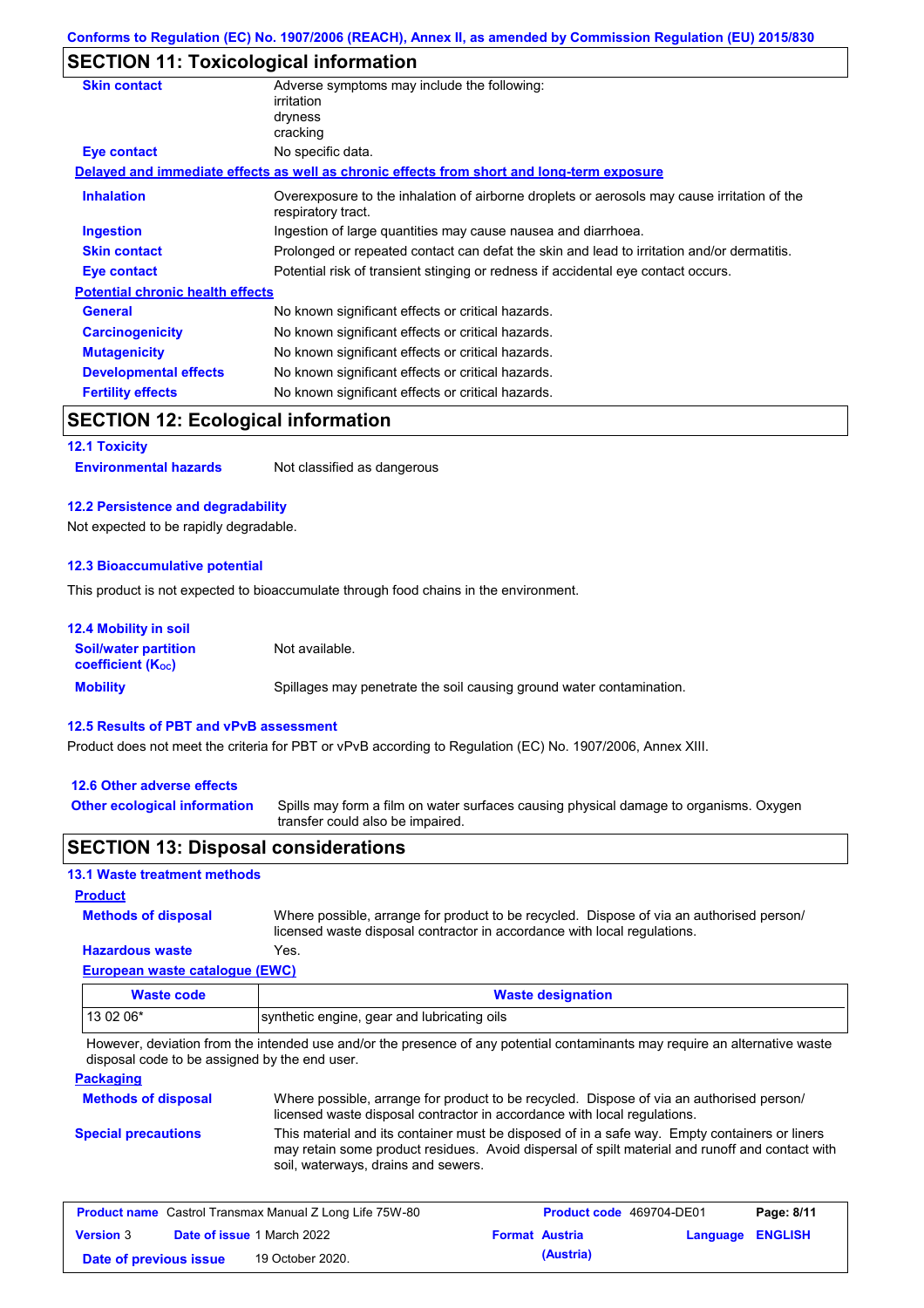## **SECTION 13: Disposal considerations**

**References** Commission 2014/955/EU Directive 2008/98/EC

## **SECTION 14: Transport information**

|                                           | <b>ADR/RID</b> | <b>ADN</b>     | <b>IMDG</b>    | <b>IATA</b>    |
|-------------------------------------------|----------------|----------------|----------------|----------------|
| 14.1 UN number                            | Not regulated. | Not regulated. | Not regulated. | Not regulated. |
| 14.2 UN proper<br>shipping name           |                |                |                |                |
| <b>14.3 Transport</b><br>hazard class(es) |                |                | ۰              |                |
| 14.4 Packing<br>group                     |                |                | $\blacksquare$ |                |
| 14.5<br><b>Environmental</b><br>hazards   | No.            | No.            | No.            | No.            |
| <b>Additional</b><br>information          |                |                |                |                |

**14.6 Special precautions for user** Not available.

| <b>14.7 Transport in bulk</b> | Not available. |
|-------------------------------|----------------|
| according to IMO              |                |
| instruments                   |                |

## **SECTION 15: Regulatory information**

### **15.1 Safety, health and environmental regulations/legislation specific for the substance or mixture**

### **EU Regulation (EC) No. 1907/2006 (REACH)**

**Annex XIV - List of substances subject to authorisation Substances of very high concern** None of the components are listed. None of the components are listed. **Annex XIV**

**EU Regulation (EC) No. 1907/2006 (REACH)**

**Annex XVII - Restrictions on the manufacture,** Not applicable.

**placing on the market and use of certain dangerous substances, mixtures and articles**

**United States inventory** 

**Australia inventory (AIIC) Canada inventory China inventory (IECSC) Japan inventory (CSCL) Korea inventory (KECI) Philippines inventory** 

#### **Other regulations**

**(TSCA 8b)**

**(PICCS)**

**(TCSI)**

**Taiwan Chemical Substances Inventory** 

**REACH Status** The company, as identified in Section 1, sells this product in the EU in compliance with the current requirements of REACH.

All components are active or exempted.

All components are listed or exempted. All components are listed or exempted. All components are listed or exempted. At least one component is not listed. All components are listed or exempted.

 $\overline{M}$  least one component is not listed.

All components are listed or exempted.

| <b>Product name</b> Castrol Transmax Manual Z Long Life 75W-80 |  |                                   | <b>Product code</b> 469704-DE01 |           | Page: 9/11              |  |
|----------------------------------------------------------------|--|-----------------------------------|---------------------------------|-----------|-------------------------|--|
| <b>Version 3</b>                                               |  | <b>Date of issue 1 March 2022</b> | <b>Format Austria</b>           |           | <b>Language ENGLISH</b> |  |
| Date of previous issue                                         |  | 19 October 2020.                  |                                 | (Austria) |                         |  |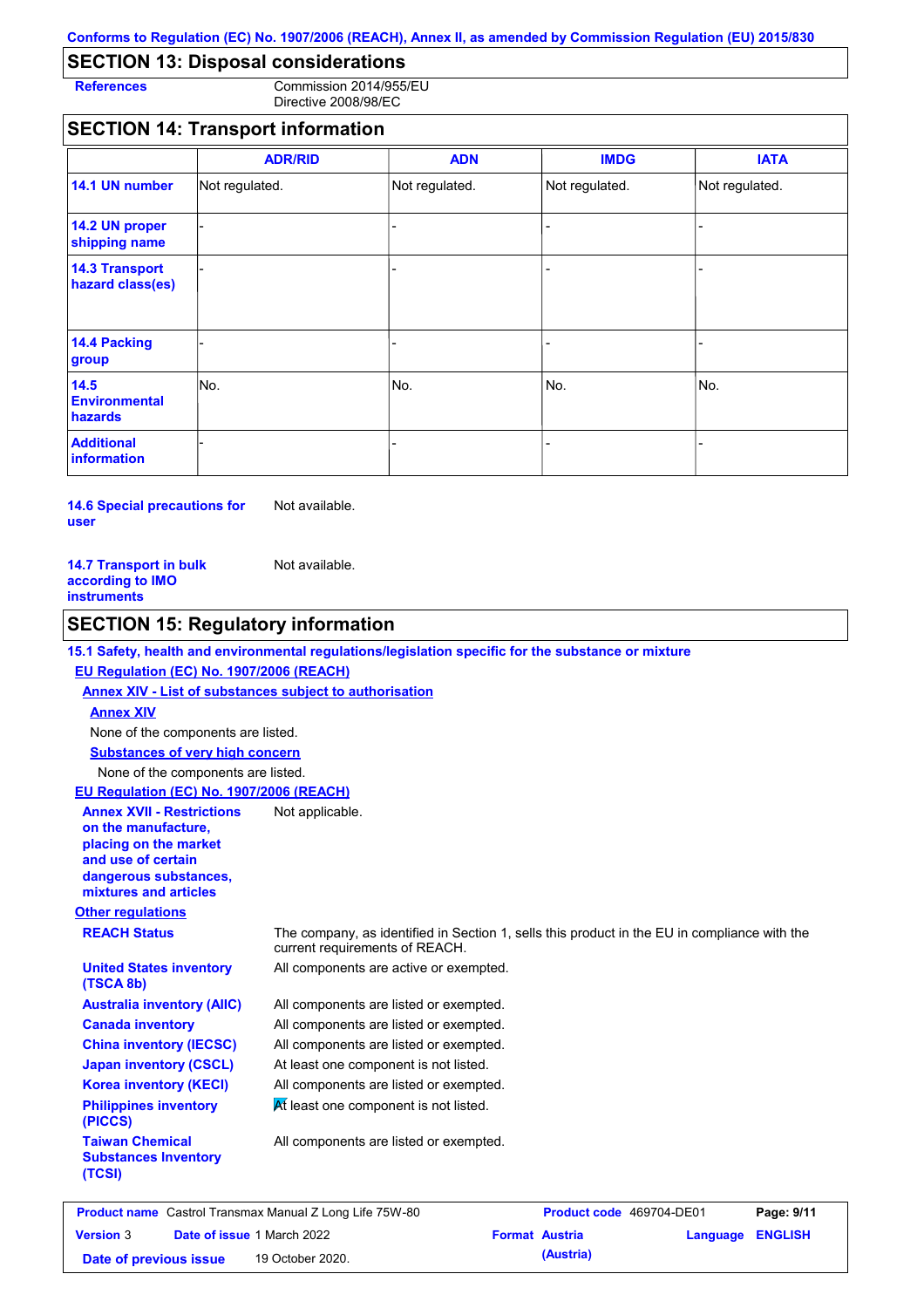# **SECTION 15: Regulatory information**

**Ozone depleting substances (1005/2009/EU)** Not listed.

**Prior Informed Consent (PIC) (649/2012/EU)**

Not listed.

**Persistent Organic Pollutants** Not listed.

### **EU - Water framework directive - Priority substances**

None of the components are listed.

**Seveso Directive**

This product is not controlled under the Seveso Directive.

**National regulations**

**Limitation of the use of Fermitted. organic solvents**

**15.2 Chemical safety assessment**

A Chemical Safety Assessment has been carried out for one or more of the substances within this mixture. A Chemical Safety Assessment has not been carried out for the mixture itself.

## **SECTION 16: Other information**

| <b>Abbreviations and acronyms</b> | ADN = European Provisions concerning the International Carriage of Dangerous Goods by                                           |
|-----------------------------------|---------------------------------------------------------------------------------------------------------------------------------|
|                                   | Inland Waterway<br>ADR = The European Agreement concerning the International Carriage of Dangerous Goods by                     |
|                                   | Road                                                                                                                            |
|                                   | ATE = Acute Toxicity Estimate                                                                                                   |
|                                   | <b>BCF</b> = Bioconcentration Factor                                                                                            |
|                                   | CAS = Chemical Abstracts Service                                                                                                |
|                                   | CLP = Classification, Labelling and Packaging Regulation [Regulation (EC) No. 1272/2008]                                        |
|                                   | CSA = Chemical Safety Assessment                                                                                                |
|                                   | CSR = Chemical Safety Report                                                                                                    |
|                                   | DMEL = Derived Minimal Effect Level                                                                                             |
|                                   | DNEL = Derived No Effect Level                                                                                                  |
|                                   | EINECS = European Inventory of Existing Commercial chemical Substances                                                          |
|                                   | ES = Exposure Scenario                                                                                                          |
|                                   | EUH statement = CLP-specific Hazard statement                                                                                   |
|                                   | EWC = European Waste Catalogue                                                                                                  |
|                                   | GHS = Globally Harmonized System of Classification and Labelling of Chemicals<br>IATA = International Air Transport Association |
|                                   | IBC = Intermediate Bulk Container                                                                                               |
|                                   | <b>IMDG</b> = International Maritime Dangerous Goods                                                                            |
|                                   | LogPow = logarithm of the octanol/water partition coefficient                                                                   |
|                                   | MARPOL = International Convention for the Prevention of Pollution From Ships, 1973 as                                           |
|                                   | modified by the Protocol of 1978. ("Marpol" = marine pollution)                                                                 |
|                                   | OECD = Organisation for Economic Co-operation and Development                                                                   |
|                                   | PBT = Persistent, Bioaccumulative and Toxic                                                                                     |
|                                   | PNEC = Predicted No Effect Concentration                                                                                        |
|                                   | REACH = Registration, Evaluation, Authorisation and Restriction of Chemicals Regulation                                         |
|                                   | [Regulation (EC) No. 1907/2006]                                                                                                 |
|                                   | RID = The Regulations concerning the International Carriage of Dangerous Goods by Rail                                          |
|                                   | RRN = REACH Registration Number                                                                                                 |
|                                   | SADT = Self-Accelerating Decomposition Temperature                                                                              |
|                                   | SVHC = Substances of Very High Concern                                                                                          |
|                                   | STOT-RE = Specific Target Organ Toxicity - Repeated Exposure                                                                    |
|                                   | STOT-SE = Specific Target Organ Toxicity - Single Exposure                                                                      |
|                                   | TWA = Time weighted average<br>$UN = United Nations$                                                                            |
|                                   | UVCB = Complex hydrocarbon substance                                                                                            |
|                                   | VOC = Volatile Organic Compound                                                                                                 |
|                                   | vPvB = Very Persistent and Very Bioaccumulative                                                                                 |
|                                   | Varies = may contain one or more of the following 64741-88-4 / RRN 01-2119488706-23,                                            |
|                                   | 64741-89-5 / RRN 01-2119487067-30, 64741-95-3 / RRN 01-2119487081-40, 64741-96-4/ RRN                                           |
|                                   | 01-2119483621-38, 64742-01-4 / RRN 01-2119488707-21, 64742-44-5 / RRN                                                           |
|                                   | 01-2119985177-24, 64742-45-6, 64742-52-5 / RRN 01-2119467170-45, 64742-53-6 / RRN                                               |
|                                   | 01-2119480375-34, 64742-54-7 / RRN 01-2119484627-25, 64742-55-8 / RRN                                                           |
|                                   | 01-2119487077-29, 64742-56-9 / RRN 01-2119480132-48, 64742-57-0 / RRN                                                           |
|                                   | 01-2119489287-22, 64742-58-1, 64742-62-7 / RRN 01-2119480472-38, 64742-63-8,                                                    |
|                                   | 64742-65-0 / RRN 01-2119471299-27, 64742-70-7 / RRN 01-2119487080-42, 72623-85-9 /                                              |
|                                   |                                                                                                                                 |

| <b>Product name</b> Castrol Transmax Manual Z Long Life 75W-80 |  |                                   | <b>Product code</b> 469704-DE01 |                       | Page: 10/11      |  |
|----------------------------------------------------------------|--|-----------------------------------|---------------------------------|-----------------------|------------------|--|
| <b>Version 3</b>                                               |  | <b>Date of issue 1 March 2022</b> |                                 | <b>Format Austria</b> | Language ENGLISH |  |
| Date of previous issue                                         |  | 19 October 2020.                  |                                 | (Austria)             |                  |  |